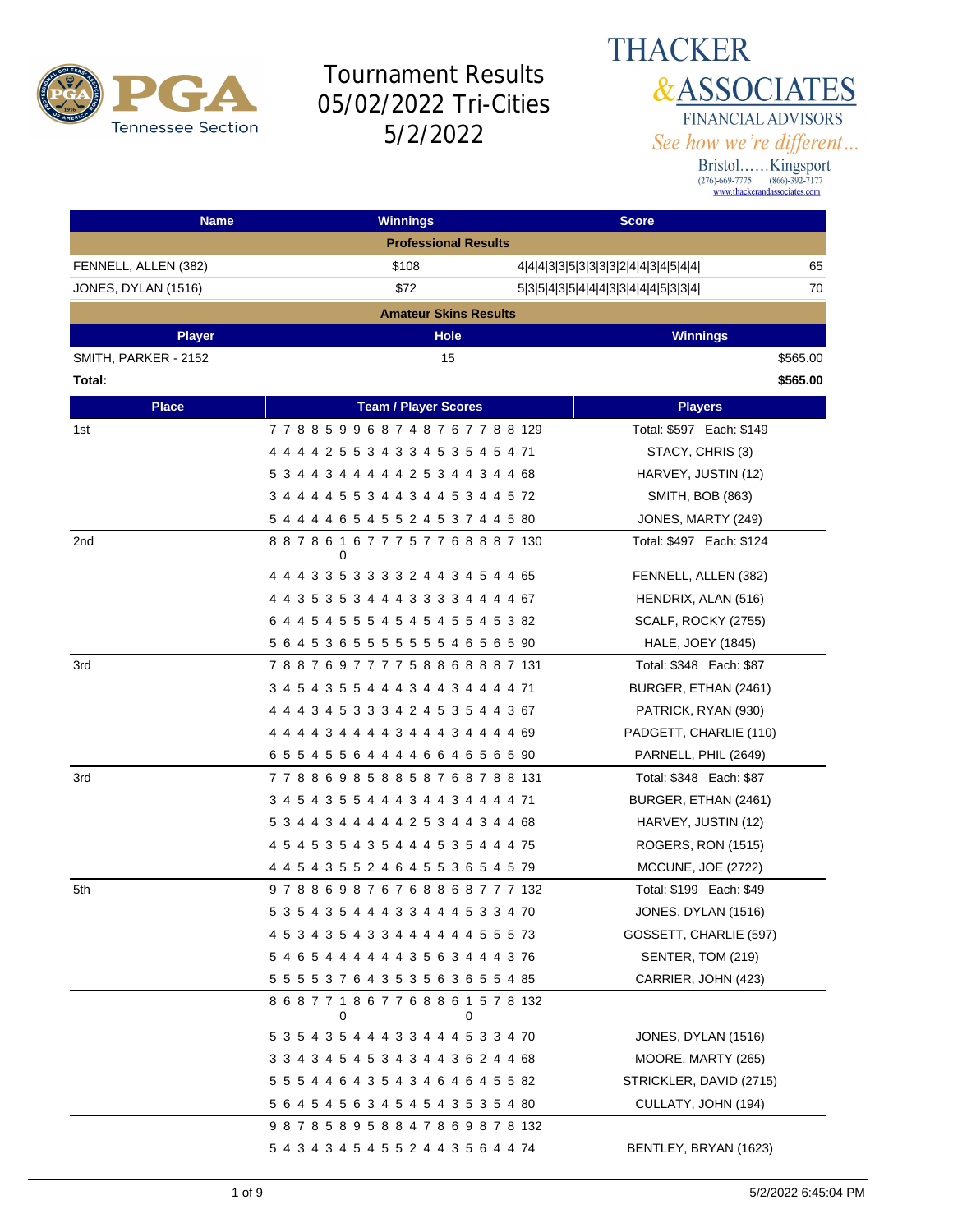



| <b>Place</b> | <b>Team / Player Scores</b>                  | <b>Players</b>           |
|--------------|----------------------------------------------|--------------------------|
|              | 5 4 4 4 2 5 4 2 4 4 2 3 4 3 4 4 3 4 65       | PATRICK, MIKE (360)      |
|              | 4 4 5 4 4 4 5 4 4 4 4 5 4 3 5 4 4 4 75       | GOTT, JIM (395)          |
|              | 5 5 5 5 4 7 6 3 4 6 3 6 4 4 6 5 5 6 89       | BEVERLY, ROGER (1630)    |
|              | 888856967668868817132<br>0                   |                          |
|              | 4 4 4 4 2 5 5 3 4 3 3 4 5 3 5 4 5 4 71       | STACY, CHRIS (3)         |
|              | 4 5 4 4 4 3 4 3 4 4 3 5 4 3 4 4 5 4 71       | SPEAKS, DAVID (632)      |
|              | 4 4 4 5 4 5 5 4 4 5 3 4 4 4 5 5 5 4 78       | THELEN, BRAD (109)       |
|              | 6 4 5 4 3 3 6 5 3 3 3 5 4 3 4 5 5 3 74       | VINCILL, GREG (2146)     |
|              | 8 8 8 8 4 9 8 5 8 7 5 7 9 6 8 8 8 8 132      |                          |
|              | 4 4 4 4 2 5 5 3 4 3 3 4 5 3 5 4 5 4 71       | STACY, CHRIS (3)         |
|              | 5 4 4 4 2 5 4 2 4 4 2 3 4 3 4 4 3 4 65       | PATRICK, MIKE (360)      |
|              | 4 5 4 4 4 5 4 3 6 6 4 6 5 3 4 5 5 6 83       | MOORE, MATTHEW (1368)    |
|              | 65463445453665665689                         | DUQUETTE, DAN (2577)     |
|              | 887859868767759888132                        |                          |
|              | 4 4 4 4 2 5 5 3 4 3 3 4 5 3 5 4 5 4 71       | STACY, CHRIS (3)         |
|              | 4 4 3 5 3 5 3 4 4 4 3 3 3 3 4 4 4 4 67       | HENDRIX, ALAN (516)      |
|              | 5 6 4 5 4 5 5 3 5 4 4 4 4 4 5 4 5 4 80       | SMITH, GEORGE (2757)     |
|              | 5 5 5 4 3 4 5 3 4 4 3 5 6 2 5 5 4 4 76       | SCOTT, RAY (2670)        |
|              | 887851767757868989133<br>0                   |                          |
|              | 4 4 4 3 3 5 3 3 3 3 2 4 4 3 4 5 4 4 65       | FENNELL, ALLEN (382)     |
|              | 4 4 3 5 3 6 4 3 4 4 3 3 5 4 4 5 4 6 74       | MALONE, JOHN (2556)      |
|              | 6 6 4 5 4 5 5 3 5 4 4 4 4 3 5 5 4 5 81       | HURD, MIKE (445)         |
|              | 4 5 6 5 2 6 6 4 5 5 3 5 6 3 6 4 5 5 85       | BURLESON, GREG (8756)    |
|              | 798869967758859886133                        |                          |
|              | 3 4 5 4 3 5 5 4 4 4 3 4 4 3 4 4 4 4 71       | BURGER, ETHAN (2461)     |
|              | 4 5 4 6 3 4 5 3 4 3 3 4 4 2 6 5 4 2 71       | CAMPBELL, CODIE (2730)   |
|              | 4 6 4 4 4 5 4 3 3 4 2 5 4 4 5 4 5 6 76       | FLETCHER, MIKE (2599)    |
|              | 4 5 5 5 3 5 6 4 4 4 5 5 5 3 6 5 4 4 82       | GARLAND, JOHNNY (308)    |
|              | 9 6 8 8 5 9 8 6 8 7 6 7 8 6 9 8 7 8 133      |                          |
|              | 5 3 5 4 3 5 4 4 4 3 3 4 4 4 5 3 3 4 70       | JONES, DYLAN (1516)      |
|              | 6 3 4 4 2 4 4 4 4 4 3 3 4 3 7 5 4 4 72       | GLOVER, HAROLD (771)     |
|              | 6 5 4 5 3 6 4 3 4 5 3 5 5 3 5 5 5 5 81       | LIVINGSTON, JD (2291)    |
|              | 4 5 5 5 4 5 6 3 4 6 4 6 6 5 4 6 5 6 89       | FISCHER, DAVID (1433)    |
|              | 7 7 8 7 6 1 9 7 9 7 6 6 8 6 8 7 7 8 133<br>0 |                          |
|              | 5 3 5 4 3 5 4 4 4 3 3 4 4 4 5 3 3 4 70       | JONES, DYLAN (1516)      |
|              | 3 4 4 5 4 5 6 4 5 4 4 3 5 3 4 4 4 5 76       | LEWIS, ROY (2754)        |
|              | 5 5 4 5 3 5 5 4 5 4 3 5 4 4 5 5 4 5 80       | BURCHFIELD, KEVIN (2364) |
|              | 4 6 6 3 4 5 6 3 5 5 4 3 6 3 4 5 4 4 80       | BREWER, FRANK (1932)     |
|              | 997769766848869888133                        |                          |
|              | 4 4 4 3 3 5 3 3 3 3 2 4 4 3 4 5 4 4 65       | FENNELL, ALLEN (382)     |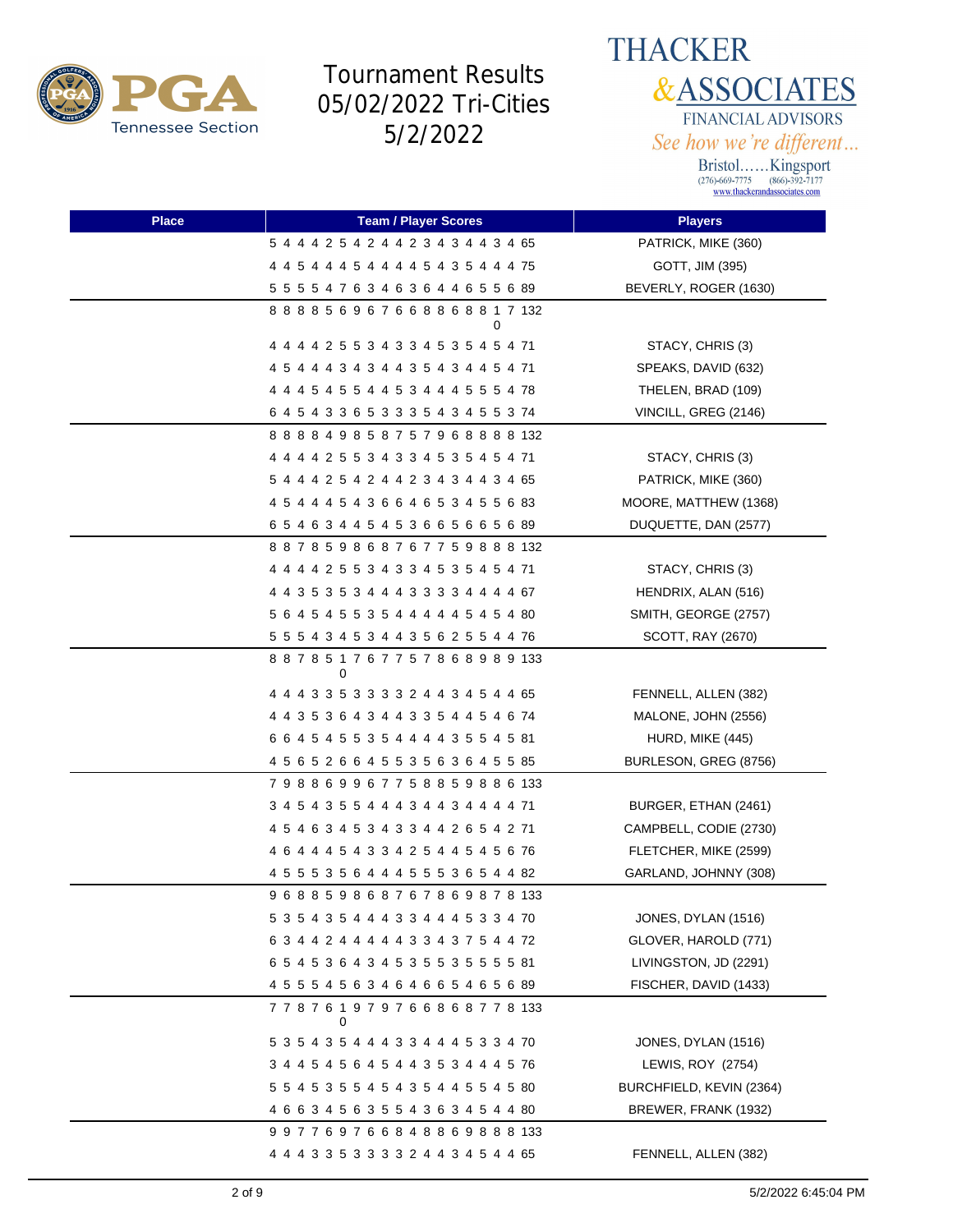



| <b>Place</b> | <b>Team / Player Scores</b>             | <b>Players</b>            |
|--------------|-----------------------------------------|---------------------------|
|              | 5 5 3 4 4 5 5 3 3 5 2 6 4 3 5 4 5 5 76  | GAMBLE, PATTON (314)      |
|              | 5 5 5 4 3 5 4 3 3 5 4 4 5 4 7 4 4 4 78  | ORREN, DEAN (1002)        |
|              | 6 5 4 6 4 4 5 3 5 5 2 4 4 5 5 4 5 5 81  | THOMAS, DAVID (2224)      |
|              | 768769896868868788133                   |                           |
|              | 4 5 5 5 3 4 5 5 3 4 3 5 5 4 4 5 4 5 78  | PADILLA, REY (2454)       |
|              | 3 3 4 3 4 5 4 5 3 4 3 4 4 3 6 2 4 4 68  | MOORE, MARTY (265)        |
|              | 4 3 5 4 4 5 4 5 4 5 3 4 4 3 4 6 5 5 77  | HAMPTON, LOUIE (1066)     |
|              | 4 5 4 5 3 6 6 4 5 5 5 6 4 3 6 6 4 4 85  | MACK, SHAUN (2232)        |
|              | 8 8 6 8 6 8 8 5 8 9 5 8 7 5 9 8 9 8 133 |                           |
|              | 5 4 3 4 3 4 5 4 5 5 2 4 4 3 5 6 4 4 74  | BENTLEY, BRYAN (1623)     |
|              | 4 4 4 4 3 4 4 3 5 5 3 4 3 2 6 4 5 4 71  | FISHER, FRED (998)        |
|              | 4 4 3 4 3 5 4 2 3 4 3 4 4 4 4 4 5 5 69  | RIGGS, ARNOLD (979)       |
|              | 5 5 6 6 4 5 5 5 6 5 4 6 6 4 6 4 6 6 94  | PARKS, STEVEN (2602)      |
|              | 898769867658859186133<br>0              |                           |
|              | 4 4 4 3 3 5 3 3 3 3 2 4 4 3 4 5 4 4 65  | FENNELL, ALLEN (382)      |
|              | 4 5 4 6 3 4 5 3 4 3 3 4 4 2 6 5 4 2 71  | CAMPBELL, CODIE (2730)    |
|              | 6 5 6 5 4 5 5 3 4 5 4 4 4 3 5 6 5 5 84  | CARSON, GAYLE (520)       |
|              | 6 6 6 4 4 6 5 4 4 5 4 5 6 4 6 5 5 5 90  | EPPS, BARRY (2682)        |
|              | 887661767757968989133<br>0              |                           |
|              | 4 4 4 3 3 5 3 3 3 3 2 4 4 3 4 5 4 4 65  | FENNELL, ALLEN (382)      |
|              | 4 4 3 5 3 6 4 3 4 4 3 3 5 4 4 5 4 6 74  | MALONE, JOHN (2556)       |
|              | 6 4 4 3 3 5 5 3 4 5 3 4 5 3 5 4 6 5 77  | BUTLER, JOHN (1205)       |
|              | 6 5 6 7 5 7 6 4 5 6 5 6 5 5 7 5 6 6 102 | HALL, CALEB (2727)        |
|              | 877859967768969878134                   |                           |
|              | 4 4 4 4 2 5 5 3 4 3 3 4 5 3 5 4 5 4 71  | STACY, CHRIS (3)          |
|              | 4 5 3 4 4 4 5 3 3 4 3 4 4 3 5 5 3 4 70  | MASHBURN, JIM (2678)      |
|              | 4 3 4 5 3 5 4 4 5 6 3 5 5 4 4 4 4 5 77  | FITZGERALD, BRIAN (2667)  |
|              | 6 6 5 5 4 6 6 3 4 6 3 4 6 3 7 5 6 5 90  | MULLINS, FRANK (302)      |
|              | 898768767759868898134                   |                           |
|              | 4 4 4 3 3 5 3 3 3 3 2 4 4 3 4 5 4 4 65  | FENNELL, ALLEN (382)      |
|              | 4 5 4 4 4 3 4 3 4 4 3 5 4 3 4 4 5 4 71  | SPEAKS, DAVID (632)       |
|              | 5 6 4 6 3 5 4 4 5 4 3 5 4 3 6 4 5 6 82  | GODSEY, NATHAN (2029)     |
|              | 4 6 5 4 5 5 6 5 4 4 4 5 5 5 5 6 5 5 88  | BRACKINS, ERIC (1085)     |
|              | 887769766758878198134<br>0              |                           |
|              | 4 4 4 3 3 5 3 3 3 3 2 4 4 3 4 5 4 4 65  | FENNELL, ALLEN (382)      |
|              | 4 5 3 4 3 5 4 3 3 4 4 4 4 4 4 5 5 5 73  | GOSSETT, CHARLIE (597)    |
|              | 5 4 6 6 3 4 6 3 4 4 3 4 4 4 4 5 5 6 80  | SHELTON (2), AARON (2752) |
|              | 6 5 5 4 4 5 6 3 4 6 5 6 6 4 5 5 6 4 89  | HENRY, KENNETH (2028)     |
|              | 888869858768869778134                   |                           |
|              | 5 3 5 4 3 5 4 4 4 3 3 4 4 4 5 3 3 4 70  | JONES, DYLAN (1516)       |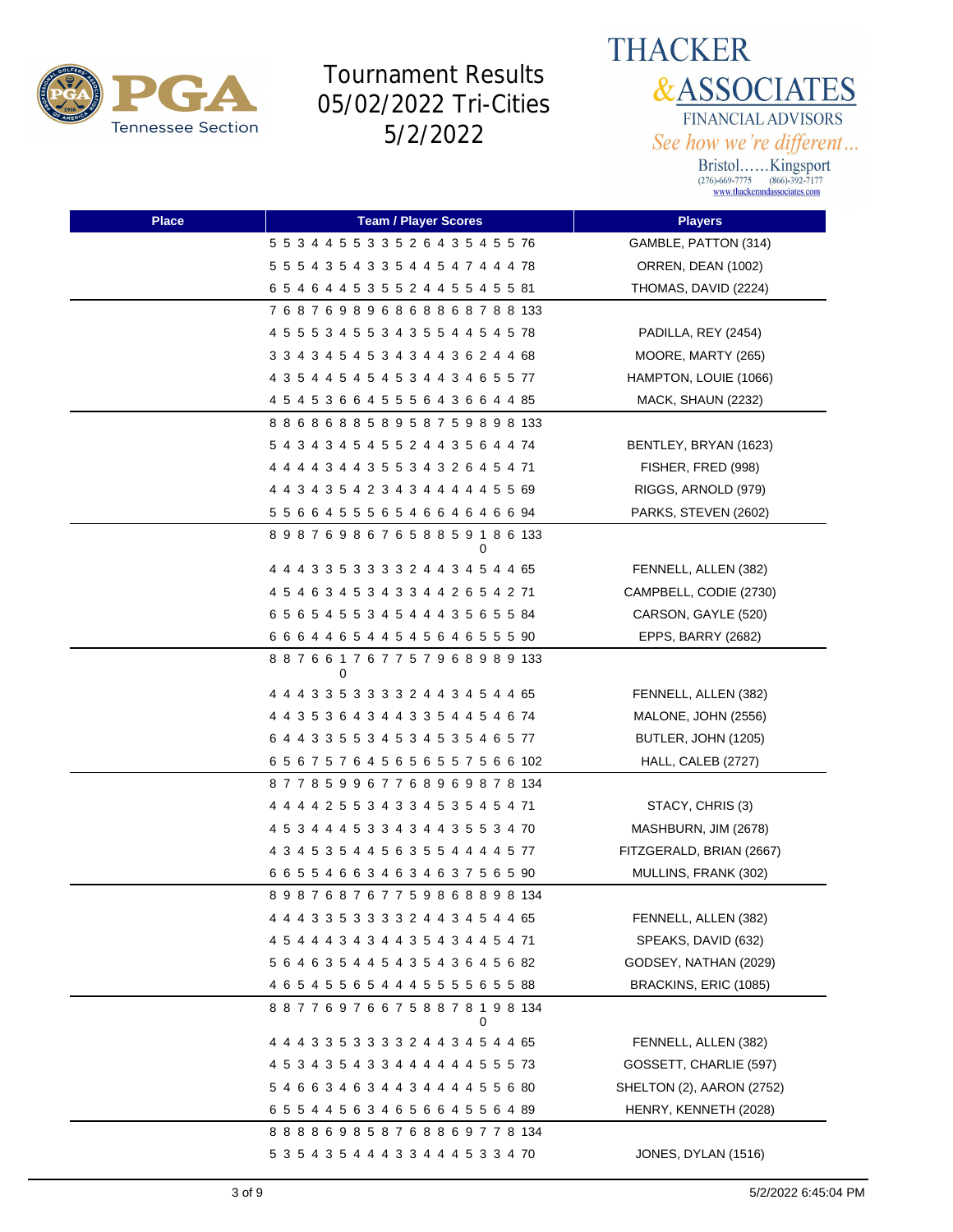



| <b>Place</b> | <b>Team / Player Scores</b>                       | <b>Players</b>            |
|--------------|---------------------------------------------------|---------------------------|
|              | 4 5 4 4 4 4 5 2 4 6 3 5 4 3 5 4 4 4 74            | MORRELL, BILL (2666)      |
|              | 4 5 4 5 3 5 4 3 5 4 4 4 5 3 5 4 4 4 75            | ROGERS, RON (1515)        |
|              | 6 6 5 5 4 7 5 3 5 6 4 5 6 4 4 6 6 5 92            | BLEDSOE, MIKE (2497)      |
|              | 8 8 8 7 6 1 7 6 7 7 5 8 8 6 9 8 9 8 135<br>0      |                           |
|              | 4 4 4 3 3 5 3 3 3 3 2 4 4 3 4 5 4 4 65            | FENNELL, ALLEN (382)      |
|              | 4 4 5 4 4 5 4 4 4 4 3 4 4 4 5 4 5 4 75            | KIMBERLIN, DON (518)      |
|              | 5 5 5 4 3 7 6 3 4 4 3 5 6 3 5 6 5 5 84            | LAWSON, RAY (141)         |
|              | 4 5 4 6 3 6 5 4 4 6 4 4 5 4 5 4 5 5 83            | GALLOWAY, GEORGE (343)    |
|              | 898761767748878988135<br>0                        |                           |
|              | 4 4 4 3 3 5 3 3 3 3 2 4 4 3 4 5 4 4 65            | FENNELL, ALLEN (382)      |
|              | 4 5 4 4 3 5 4 3 5 4 2 4 4 4 4 5 4 4 72            | OLINGER, JIM (136)        |
|              | 6 5 5 5 4 5 4 4 4 5 3 4 6 4 5 4 5 5 83            | STREET, JOSH (2160)       |
|              | 4 5 6 6 3 5 5 4 5 5 5 6 5 5 5 6 5 4 89            | CINDRICK, DAVID (2595)    |
|              | 888751867758961887135<br>0<br>0                   |                           |
|              | 4 4 4 4 2 5 5 3 4 3 3 4 5 3 5 4 5 4 71            | STACY, CHRIS (3)          |
|              | 4 4 4 3 4 5 3 3 3 4 2 4 5 3 5 4 4 3 67            | PATRICK, RYAN (930)       |
|              | 5 5 4 5 3 5 5 4 5 4 3 5 4 4 5 5 4 5 80            | BURCHFIELD, KEVIN (2364)  |
|              | 4 5 4 5 3 5 5 4 4 6 3 5 6 4 5 5 5 4 82            | SAULSBURG, JOE (2731)     |
|              | 989868968668851876135<br>0                        |                           |
|              | 5 3 5 4 3 5 4 4 4 3 3 4 4 4 5 3 3 4 70            | JONES, DYLAN (1516)       |
|              | 4 5 4 6 3 4 5 3 4 3 3 4 4 2 6 5 4 2 71            | CAMPBELL, CODIE (2730)    |
|              | 5 5 5 4 3 7 6 3 4 4 3 5 6 3 5 6 5 5 84            | LAWSON, RAY (141)         |
|              | 6 5 5 5 5 4 6 5 4 5 4 5 5 5 5 6 6 5 91            | SAMS, JOHN (2756)         |
|              | 8 1 8 6 7 1 7 6 7 7 5 8 8 6 8 8 8 9 136<br>0<br>0 |                           |
|              | 4 4 4 3 3 5 3 3 3 3 2 4 4 3 4 5 4 4 65            | FENNELL, ALLEN (382)      |
|              | 4 6 4 3 4 5 6 3 4 4 3 4 4 3 4 5 4 5 75            | GUINN, CHARLES (497)      |
|              | 6 6 4 4 4 5 4 4 4 5 3 4 4 4 5 4 5 5 80            | PEEPLES, BOB (2273)       |
|              | 6 6 5 6 4 5 6 4 5 5 5 5 5 5 3 6 4 4 6 90          | <b>MANIS, JOHN (1463)</b> |
|              | 1 7 8 8 6 9 9 7 8 6 6 7 8 7 8 7 7 8 136<br>0      |                           |
|              | 5 3 5 4 3 5 4 4 4 3 3 4 4 4 5 3 3 4 70            | JONES, DYLAN (1516)       |
|              | 6 5 4 4 3 4 5 4 4 3 3 4 5 3 4 4 4 4 73            | WHALEY, SCOTTIE (1298)    |
|              | 6 4 4 4 3 6 5 4 4 5 4 4 4 4 6 5 5 5 82            | SOLOMON, BRIAN (1962)     |
|              | 5 5 5 4 3 5 6 3 5 4 3 3 4 5 4 5 5 4 78            | ALDRIDGE, NORMAN (1625)   |
|              | 788769167868868978136<br>0                        |                           |
|              | 3 4 5 4 3 5 5 4 4 4 3 4 4 3 4 4 4 4 71            | BURGER, ETHAN (2461)      |
|              | 4 5 3 4 4 4 5 3 3 4 3 4 4 3 5 5 3 4 70            | MASHBURN, JIM (2678)      |
|              | 4 5 5 3 3 6 5 3 4 6 3 5 5 4 4 5 5 4 79            | SCALF, ANTHONY (1286)     |
|              | 5 4 5 5 4 5 5 4 5 4 3 5 5 5 6 5 4 5 84            | LANE, KENNETH (2034)      |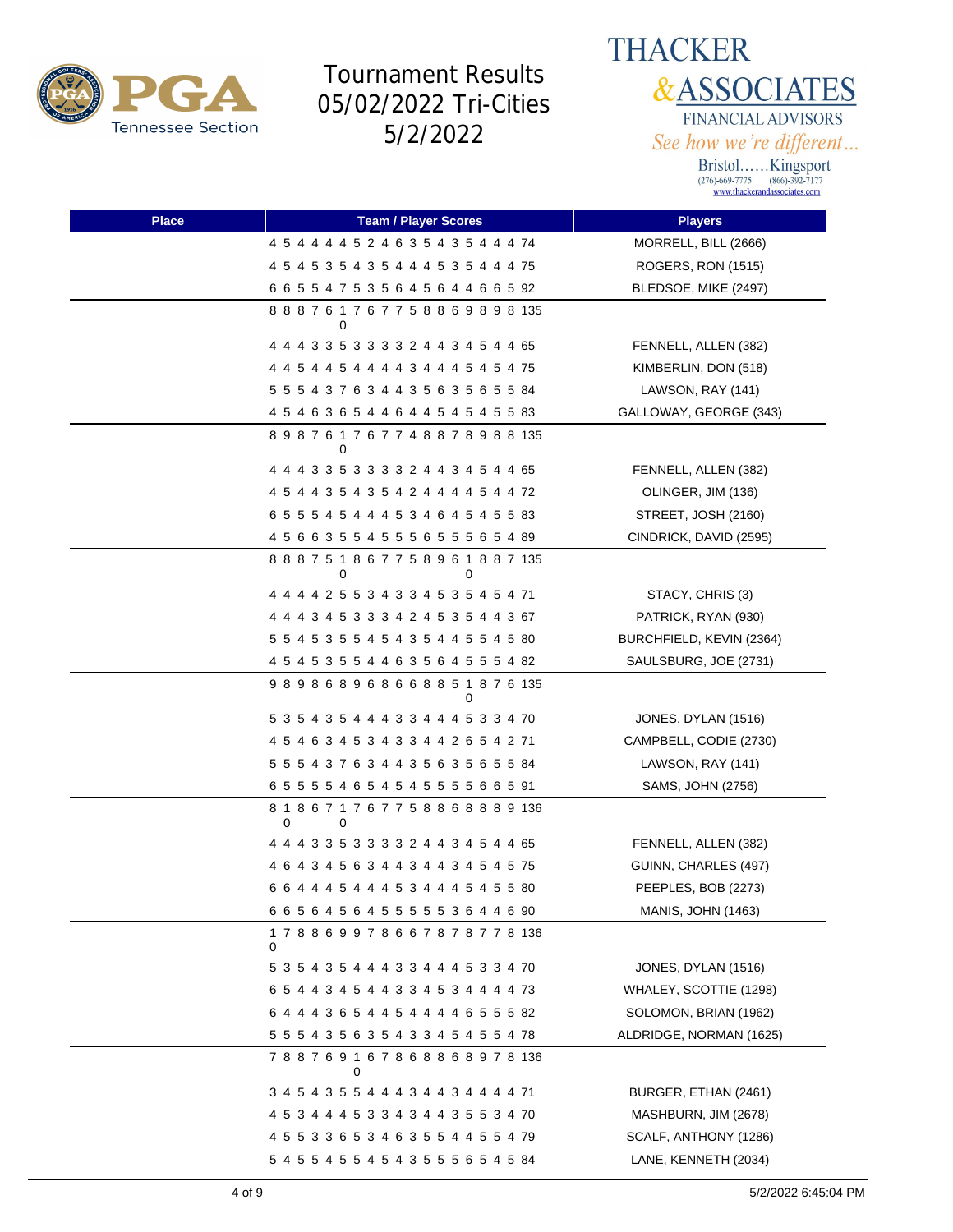

**THACKER &ASSOCIATES** FINANCIAL ADVISORS See how we're different...

| <b>Place</b> | <b>Team / Player Scores</b>                  | <b>Players</b>           |
|--------------|----------------------------------------------|--------------------------|
|              | 898661867758868188136<br>0<br>0              |                          |
|              | 4 4 4 3 3 5 3 3 3 3 2 4 4 3 4 5 4 4 65       | FENNELL, ALLEN (382)     |
|              | 4 6 4 3 4 5 6 3 4 4 3 4 4 3 4 5 4 5 75       | GUINN, CHARLES (497)     |
|              | 4 5 5 5 3 6 5 4 6 5 4 5 5 3 5 5 5 4 84       | SHANKS, CHAD (1272)      |
|              | 6 6 5 6 4 6 6 4 6 6 5 4 6 4 6 6 6 5 97       | ANTENUCCI, TOM (2053)    |
|              | 997867178858946898136<br>0                   |                          |
|              | 5 4 3 4 3 4 5 4 5 5 2 4 4 3 5 6 4 4 74       | BENTLEY, BRYAN (1623)    |
|              | 4 5 4 4 3 5 5 4 4 6 3 4 5 2 4 4 5 4 75       | WINEGAR, WAYNE (17)      |
|              | 5 5 6 4 3 3 5 3 4 4 4 4 5 3 6 4 5 4 77       | MCWHERTER, JAMES (2663)  |
|              | 6 6 5 5 3 6 5 4 4 4 4 5 5 2 2 5 6 5 82       | SMITH, PARKER (2152)     |
|              | 8 8 8 9 5 9 1 7 7 6 6 7 8 5 9 8 8 8 136<br>0 |                          |
|              | 4 4 4 4 2 5 5 3 4 3 3 4 5 3 5 4 5 4 71       | STACY, CHRIS (3)         |
|              | 5 4 5 5 3 4 6 4 3 4 3 4 4 3 5 5 4 4 75       | PALMER, HENRY (1737)     |
|              | 5 5 4 5 4 5 5 4 5 3 4 3 4 5 5 4 4 4 78       | JONES, ROBBIE (2276)     |
|              | 4 5 4 5 4 5 6 4 4 5 3 4 5 2 4 5 6 5 80       | FERRELL, DAVE (2201)     |
|              | 878869867759871779136                        |                          |
|              | 5 3 5 4 3 5 4 4 4 3 3 4 4 4 5 3 3 4 70       | JONES, DYLAN (1516)      |
|              | 6 4 4 5 4 6 5 3 6 5 3 5 5 3 6 6 4 5 85       | RASNAKE, CLYDE (299)     |
|              | 4 6 4 4 4 5 4 3 3 4 2 5 4 4 5 4 5 6 76       | FLETCHER, MIKE (2599)    |
|              | 4 5 5 6 3 4 4 4 5 4 3 6 4 4 7 5 6 6 85       | WADE, LEE (2695)         |
|              | 8 8 8 8 6 1 9 6 8 7 6 7 8 7 9 7 7 8 137<br>0 |                          |
|              | 5 3 5 4 3 5 4 4 4 3 3 4 4 4 5 3 3 4 70       | JONES, DYLAN (1516)      |
|              | 4 5 3 4 4 5 5 3 4 6 3 4 4 3 4 4 4 4 73       | OLER, RYAN (2006)        |
|              | 5 5 5 4 3 5 5 3 4 6 3 3 4 4 5 4 5 4 77       | STOUT, GARY (260)        |
|              | 4 5 5 5 4 5 5 4 5 4 4 4 5 4 5 5 5 4 82       | BLEDSOE, RONNIE (847)    |
|              | 8 8 8 8 5 1 9 7 8 7 5 8 9 5 8 8 8 8 137<br>0 |                          |
|              |                                              | STACY, CHRIS (3)         |
|              | 4 5 5 4 3 5 5 4 4 4 3 4 4 2 4 4 4 4 72       | BRAMLETT, JEFFREY (2394) |
|              | 6 6 4 4 3 5 5 5 4 6 2 5 5 3 4 4 6 5 82       | WHITED, ROGER JR. (2433) |
|              | 6 4 5 6 3 6 4 4 6 4 3 4 5 3 4 5 4 6 82       | VINCILL, JERRY (504)     |
|              | 898879866848969987137                        |                          |
|              | 4 5 5 5 3 4 5 5 3 4 3 5 5 4 4 5 4 5 78       | PADILLA, REY (2454)      |
|              | 4 4 4 3 4 5 3 3 3 4 2 4 5 3 5 4 4 3 67       | PATRICK, RYAN (930)      |
|              | 6 5 6 5 4 5 5 3 4 5 4 4 4 3 5 6 5 5 84       | CARSON, GAYLE (520)      |
|              | 4 5 4 5 4 6 5 4 5 5 2 4 5 4 6 5 5 4 82       | KEESECKER, ALAN (19)     |
|              | 897868957958861888137<br>0                   |                          |
|              | 5 4 3 4 3 4 5 4 5 5 2 4 4 3 5 6 4 4 74       | BENTLEY, BRYAN (1623)    |
|              | 4 5 4 4 4 4 5 2 4 6 3 5 4 3 5 4 4 4 74       | MORRELL, BILL (2666)     |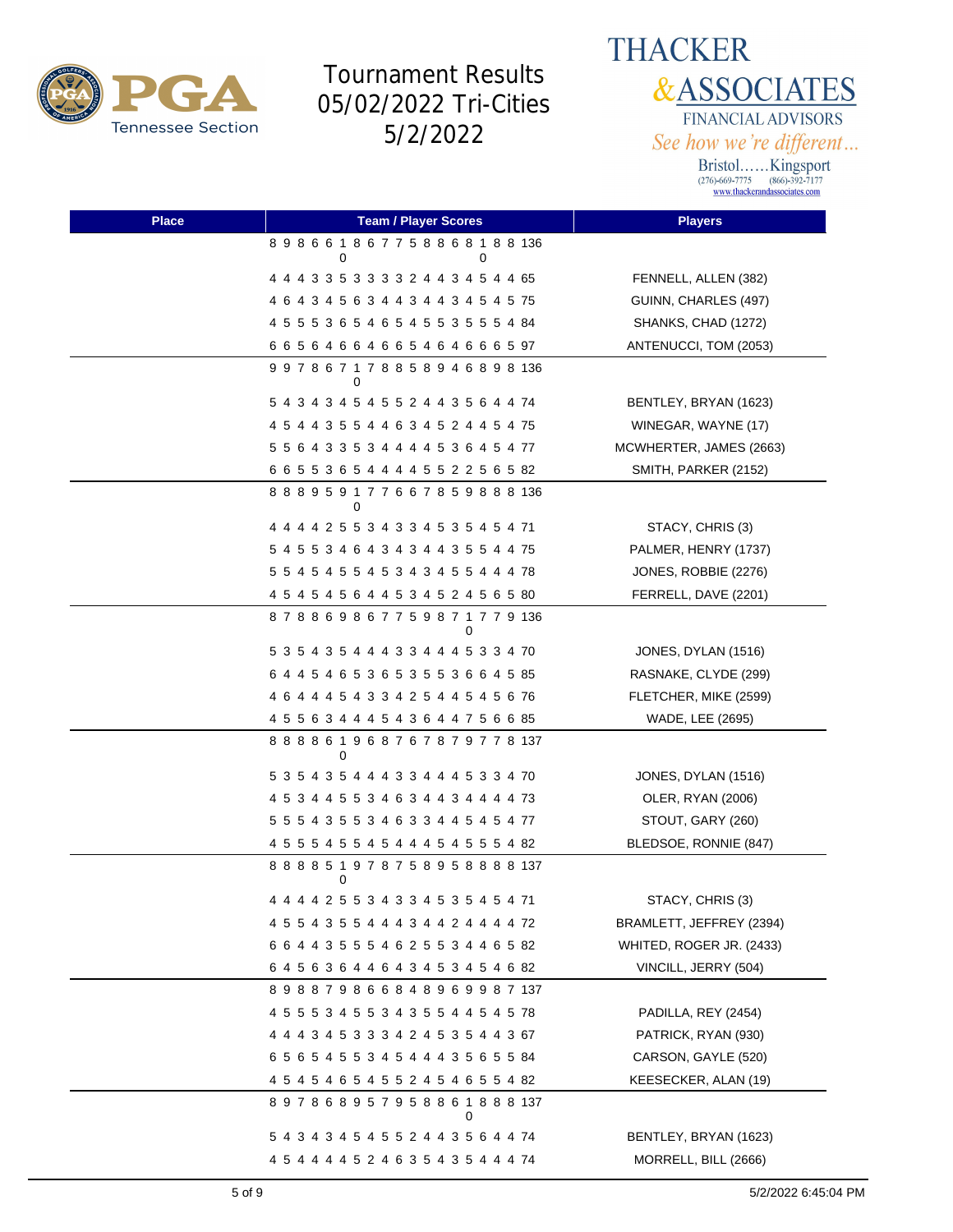



| <b>Place</b> | <b>Team / Player Scores</b>                       | <b>Players</b>             |
|--------------|---------------------------------------------------|----------------------------|
|              | 5 6 5 5 4 5 4 3 3 4 3 4 5 3 5 4 4 4 76            | FRANKLIN, SCOTT (1527)     |
|              | 4 6 5 5 3 5 5 4 4 5 3 5 5 4 5 6 5 4 83            | JOHNSON, MIKE (574)        |
|              | 987868878958759988137                             |                            |
|              | 5 4 3 4 3 4 5 4 5 5 2 4 4 3 5 6 4 4 74            | BENTLEY, BRYAN (1623)      |
|              | 4 4 4 4 3 4 4 3 5 5 3 4 3 2 6 4 5 4 71            | FISHER, FRED (998)         |
|              | 5 5 5 5 3 5 6 4 4 4 3 4 5 3 4 5 4 5 79            | <b>SKEENS, WALT (2785)</b> |
|              | 5 5 6 5 4 6 4 5 4 6 3 5 5 5 5 5 5 4 87            | BLEVINS, ERIC (953)        |
|              | 8 8 8 8 5 1 9 6 7 7 5 8 9 5 9 8 9 8 137<br>0      |                            |
|              | 4 4 4 4 2 5 5 3 4 3 3 4 5 3 5 4 5 4 71            | STACY, CHRIS (3)           |
|              | 4 4 4 4 3 5 4 3 4 4 4 4 4 4 5 4 4 4 72            | JOHNSON, BOBBY (612)       |
|              | 4 5 4 4 3 5 6 3 3 6 2 4 6 2 4 4 5 6 76            | WARD, CECIL (46)           |
|              | 6 6 5 4 3 6 5 3 4 6 4 4 5 4 5 5 6 5 86            | <b>BERRY, JEFF (1603)</b>  |
|              | 8 7 8 8 6 1 8 7 8 7 5 8 8 7 1 7 7 8 137<br>0<br>0 |                            |
|              | 5 3 5 4 3 5 4 4 4 3 3 4 4 4 5 3 3 4 70            | JONES, DYLAN (1516)        |
|              | 4 4 4 4 3 5 4 3 4 4 4 4 4 4 5 4 4 4 72            | JOHNSON, BOBBY (612)       |
|              | 4 6 4 6 3 6 4 5 4 6 2 6 5 3 5 5 4 5 83            | LINKOUS, MARK (2398)       |
|              | 5 6 6 6 4 7 5 4 4 5 4 5 6 5 6 4 5 6 93            | SCHULTE, TOM (2187)        |
|              | 897868979847878988138                             |                            |
|              | 5 4 3 4 3 4 5 4 5 5 2 4 4 3 5 6 4 4 74            | BENTLEY, BRYAN (1623)      |
|              | 4 5 4 4 3 5 4 3 5 4 2 4 4 4 4 5 4 4 72            | OLINGER, JIM (136)         |
|              | 4 5 5 4 3 4 5 4 5 5 4 3 5 4 4 5 4 5 78            | GENTRY, MARK (37)          |
|              | 6 5 4 5 4 6 5 4 4 4 3 6 5 4 4 4 4 5 82            | REDDY, VINNY (85)          |
|              | 889868987867768988138                             |                            |
|              | 3 4 5 4 3 5 5 4 4 4 3 4 4 3 4 4 4 4 71            | BURGER, ETHAN (2461)       |
|              | 5 4 5 5 3 4 6 4 3 4 3 4 4 3 5 5 4 4 75            | PALMER, HENRY (1737)       |
|              | 6 4 4 5 4 4 4 4 5 4 3 4 3 4 4 5 5 5 77            | ELKINS, LARRY (1278)       |
|              | 6 4 5 4 3 6 6 4 5 6 3 3 4 3 5 5 5 6 83            | GILES, FOREST (9835)       |
|              | 997859957859869898138                             |                            |
|              | 4 4 4 4 2 5 5 3 4 3 3 4 5 3 5 4 5 4 71            | STACY, CHRIS (3)           |
|              | 5 5 3 4 4 5 5 3 3 5 2 6 4 3 5 4 5 5 76            | GAMBLE, PATTON (314)       |
|              | 6 5 6 4 3 5 4 2 5 5 3 6 4 3 4 5 4 4 78            | EADS, MARTY (1192)         |
|              | 5 5 4 5 3 4 6 3 4 5 3 5 5 4 6 5 6 6 84            | WILLIAMS, MYRON (1200)     |
|              | 887978988867868788138                             |                            |
|              | 3 4 5 4 3 5 5 4 4 4 3 4 4 3 4 4 4 4 71            | BURGER, ETHAN (2461)       |
|              | 6 4 4 5 4 4 4 4 4 4 3 4 4 3 4 3 5 4 73            | MILLER, RANDY (2234)       |
|              | 5 5 3 6 4 4 5 4 5 4 3 3 4 4 5 6 4 4 78            | FIELDS, TIM (2051)         |
|              | 6 5 5 5 5 5 6 5 4 4 3 5 5 4 5 5 5 5 87            | HALEY, KEMP (2270)         |
|              | 9 9 7 8 6 8 1 7 8 9 5 7 8 5 9 8 8 8 139<br>0      |                            |
|              | 5 4 3 4 3 4 5 4 5 5 2 4 4 3 5 6 4 4 74            | BENTLEY, BRYAN (1623)      |
|              | 4 5 4 4 3 5 5 4 4 6 3 4 5 2 4 4 5 4 75            | WINEGAR, WAYNE (17)        |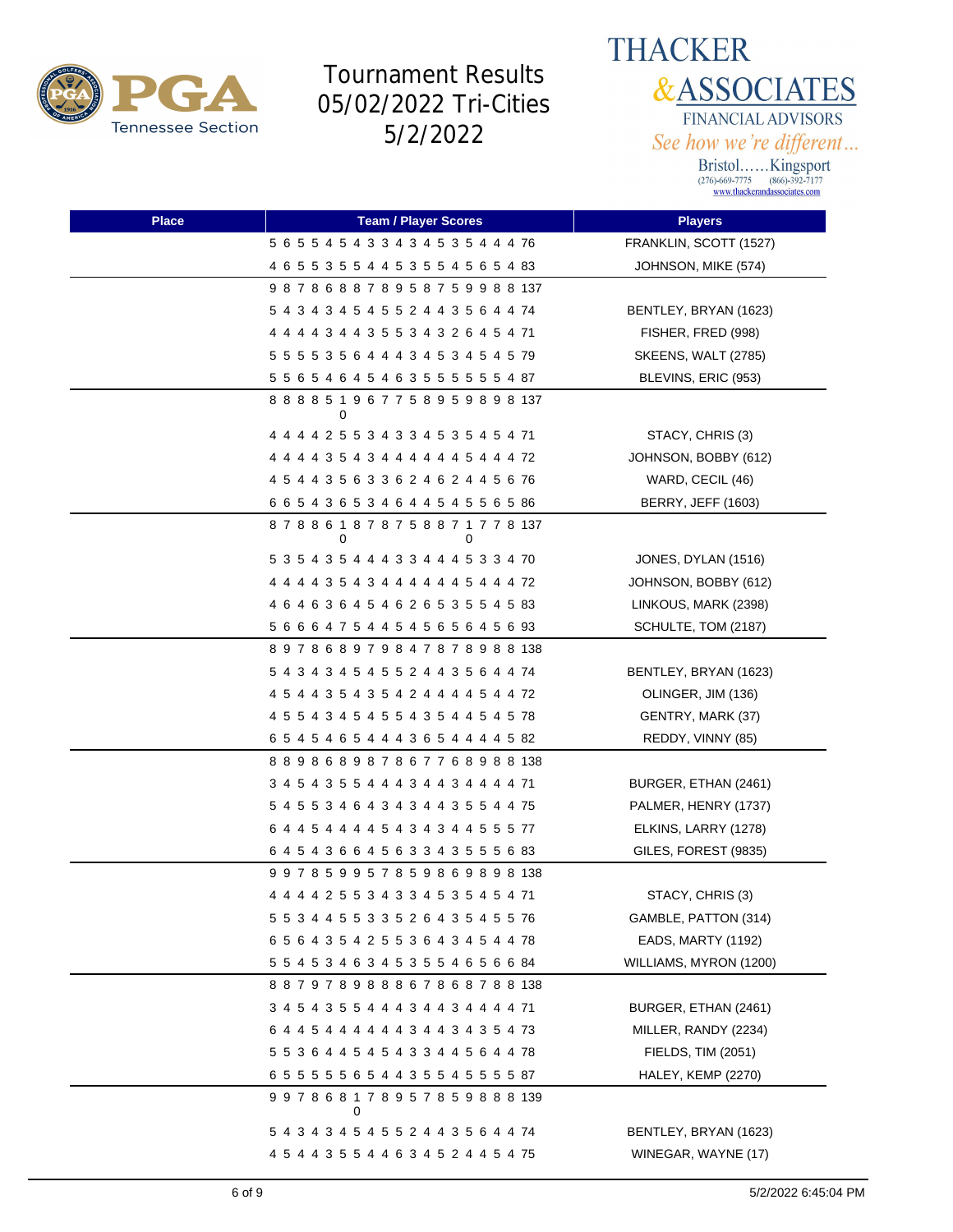



| <b>Place</b> | <b>Team / Player Scores</b>                                    | <b>Players</b>           |
|--------------|----------------------------------------------------------------|--------------------------|
|              | 6 6 5 4 4 5 5 3 4 5 3 3 4 4 6 5 4 5 81                         | IYER, SURESH (2180)      |
|              | 6 5 4 6 3 4 6 4 4 4 4 5 5 4 6 4 4 5 8 3                        | BROOKS, ALLEN (10)       |
|              | 788861978768968888139<br>0                                     |                          |
|              | 3 4 5 4 3 5 5 4 4 4 3 4 4 3 4 4 4 4 71                         | BURGER, ETHAN (2461)     |
|              | 4 5 6 5 4 5 5 4 4 5 3 4 5 3 5 5 4 4 80                         | BURTON, RON (1529)       |
|              | 6 5 4 4 5 5 4 3 5 3 3 4 5 3 4 4 5 4 76                         | STRICKLER, EVAN (999)    |
|              | 6 4 4 5 3 7 6 4 5 6 4 4 5 4 7 4 5 5 88                         | KRANTZ, ROGER (648)      |
|              | 8 7 1 8 5 1 1 6 7 8 5 8 8 6 8 7 9 9 139<br>0 <sub>0</sub><br>0 |                          |
|              | 3 4 5 4 3 5 5 4 4 4 3 4 4 3 4 4 4 4 71                         | BURGER, ETHAN (2461)     |
|              | 5 5 5 5 2 5 5 3 6 5 2 4 4 3 4 3 5 6 77                         | STURGILL, EVAN (362)     |
|              | 5 3 5 4 4 5 5 3 3 4 3 4 6 4 6 4 5 6 79                         | WELCH, EDDIE (992)       |
|              | 6 5 5 5 4 6 6 4 4 5 4 4 5 3 5 5 5 5 8 8 6                      | FLETCHER, JIMMY (1887)   |
|              | 8 1 8 7 6 8 9 7 7 7 6 9 9 6 8 7 8 9 139<br>0                   |                          |
|              | 4 5 5 5 3 4 5 5 3 4 3 5 5 4 4 5 4 5 78                         | PADILLA, REY (2454)      |
|              | 4 5 4 4 3 5 4 4 5 3 3 5 5 3 6 4 4 4 75                         | NIDIFFER, ROGER (3040)   |
|              | 5 5 4 4 4 4 5 4 4 4 3 4 4 4 4 3 5 5 75                         | LIVELY, DAVID (2679)     |
|              | 5 5 4 3 4 6 6 3 6 5 4 5 5 3 5 6 5 5 85                         | THOMAS, KENNETH (1952)   |
|              | 9 8 9 8 6 1 9 8 8 7 6 8 8 5 8 7 7 8 139<br>0                   |                          |
|              | 5 3 5 4 3 5 4 4 4 3 3 4 4 4 5 3 3 4 70                         | JONES, DYLAN (1516)      |
|              | 4 5 5 4 3 5 5 4 4 4 3 4 4 2 4 4 4 4 72                         | BRAMLETT, JEFFREY (2394) |
|              | 5 5 4 4 4 6 5 4 4 5 4 5 5 4 4 5 6 4 83                         | ARMEL, DAVID (2751)      |
|              | 5 6 5 4 4 6 6 4 4 5 4 4 5 3 4 5 5 5 84                         | RAPER, LEE (2052)        |
|              | 899868176866969988140<br>0                                     |                          |
|              | 4 5 5 5 3 4 5 5 3 4 3 5 5 4 4 5 4 5 78                         | PADILLA, REY (2454)      |
|              | 6 4 5 4 3 4 5 4 4 4 4 3 4 3 5 4 4 4 74                         | SALYER, TOM (702)        |
|              | 4 5 4 6 3 6 5 3 4 4 3 3 6 3 5 5 4 4 77                         | BALL, VERNON (2208)      |
|              | 5 6 5 4 5 5 6 4 3 5 4 5 6 3 6 5 6 5 88                         | COLLINS, B.H. (71)       |
|              | 987859979148869888140<br>0                                     |                          |
|              | 5 4 3 4 3 4 5 4 5 5 2 4 4 3 5 6 4 4 74                         | BENTLEY, BRYAN (1623)    |
|              | 5 5 5 5 2 5 5 3 6 5 2 4 4 3 4 3 5 6 77                         | STURGILL, EVAN (362)     |
|              | 4 4 4 4 4 5 5 4 4 5 3 5 4 4 6 5 4 5 79                         | COPAS, RANDALL (552)     |
|              | 6 5 5 5 4 5 4 4 6 6 3 5 6 5 7 6 4 4 90                         | WARNER, CHAD (2018)      |
|              | 898859177668969898140<br>0                                     |                          |
|              | 4 4 4 4 2 5 5 3 4 3 3 4 5 3 5 4 5 4 71                         | STACY, CHRIS (3)         |
|              | 6 5 4 4 3 4 5 4 4 3 3 4 5 3 4 4 4 4 73                         | WHALEY, SCOTTIE (1298)   |
|              | 4 5 4 4 4 5 6 4 3 4 3 5 5 3 6 6 6 5 82                         | HENDREX, ROCKY (1049)    |
|              | 6 6 5 5 4 7 6 5 6 4 4 5 4 5 5 6 5 5 93                         | MCALLISTER, MATT (2030)  |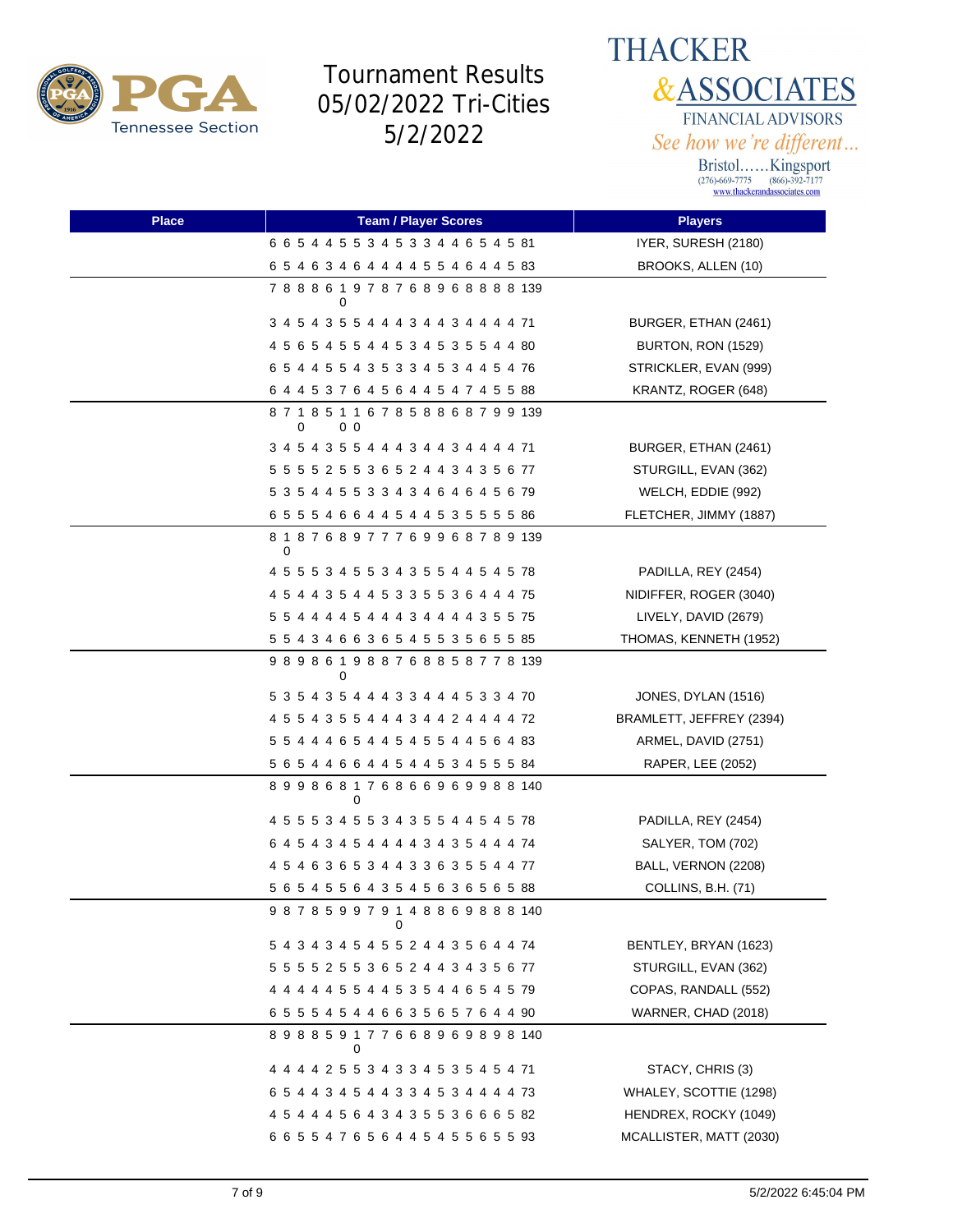

**THACKER &ASSOCIATES** FINANCIAL ADVISORS See how we're different...

| <b>Place</b> | <b>Team / Player Scores</b>                       | <b>Players</b>           |
|--------------|---------------------------------------------------|--------------------------|
|              | 177858988957869988140<br>1                        |                          |
|              | 5 4 3 4 3 4 5 4 5 5 2 4 4 3 5 6 4 4 74            | BENTLEY, BRYAN (1623)    |
|              | 6 3 4 4 2 4 4 4 4 4 3 3 4 3 7 5 4 4 72            | GLOVER, HAROLD (771)     |
|              | 6 4 4 5 4 5 5 4 5 5 3 5 5 3 4 5 5 4 81            | DAVIS, SETH (2671)       |
|              | 6 4 5 5 3 5 5 4 4 6 3 4 4 4 5 4 5 4 80            | REED, HARVEY (2044)      |
|              | 888961979867868888141<br>0                        |                          |
|              | 3 4 5 4 3 5 5 4 4 4 3 4 4 3 4 4 4 4 71            | BURGER, ETHAN (2461)     |
|              | 6 4 4 5 4 6 5 3 6 5 3 5 5 3 6 6 4 5 85            | RASNAKE, CLYDE (299)     |
|              | 5 4 4 5 3 6 4 4 5 4 4 3 4 3 4 5 4 4 75            | REBMANN, BOB (1984)      |
|              | 6 6 5 5 4 5 6 4 6 5 4 4 5 4 6 4 6 5 90            | COOK, RON (1555)         |
|              | 8 1 8 8 5 8 1 6 7 9 6 8 8 6 8 9 8 9 141<br>0<br>0 |                          |
|              | 4 5 5 5 3 4 5 5 3 4 3 5 5 4 4 5 4 5 78            | PADILLA, REY (2454)      |
|              | 4 5 3 4 4 5 5 3 4 6 3 4 4 3 4 4 4 4 73            | OLER, RYAN (2006)        |
|              | 5 5 5 4 2 4 6 3 4 6 3 4 5 3 5 5 6 5 80            | MCPHERSON, TROY (29)     |
|              | 5 5 5 6 3 5 5 4 4 5 3 5 4 3 5 5 4 5 81            | DRAKOS, NICK (2646)      |
|              | 898769977769169889142<br>0                        |                          |
|              | 4 5 5 5 3 4 5 5 3 4 3 5 5 4 4 5 4 5 78            | PADILLA, REY (2454)      |
|              | 4 5 4 4 3 5 4 4 5 3 3 5 5 3 6 4 4 4 75            | NIDIFFER, ROGER (3040)   |
|              | 6 4 4 3 3 5 5 3 4 5 3 4 5 3 5 4 6 5 77            | BUTLER, JOHN (1205)      |
|              | 6 6 5 5 4 5 6 4 4 6 3 6 5 3 7 6 4 5 90            | STRICKLER, DAN (313)     |
|              | 998168987868968788142<br>0                        |                          |
|              | 4 5 5 5 3 4 5 5 3 4 3 5 5 4 4 5 4 5 78            | PADILLA, REY (2454)      |
|              | 6 4 4 5 4 4 4 4 4 4 3 4 4 3 4 3 5 4 73            | MILLER, RANDY (2234)     |
|              | 6 5 4 5 3 6 5 4 4 4 3 4 5 4 5 5 5 5 82            | WEISENBURGER, JACK (132) |
|              | 5 5 5 5 4 5 5 5 6 4 3 4 5 3 4 4 4 4 80            | SHELTON, CLAY (1431)     |
|              | 1 8 8 8 5 8 9 8 8 9 5 7 8 6 1 9 8 8 142<br>0<br>0 |                          |
|              | 5 4 3 4 3 4 5 4 5 5 2 4 4 3 5 6 4 4 74            | BENTLEY, BRYAN (1623)    |
|              | 6 4 5 4 3 4 5 4 4 4 4 3 4 3 5 4 4 4 74            | SALYER, TOM (702)        |
|              | 5 4 5 5 2 6 4 4 4 6 3 4 5 4 5 5 5 5 81            | SMITH, SAM (2479)        |
|              | 656667655556655656101                             | SCHNEIDER, TRAVIS (2652) |
|              | 8 8 7 8 6 9 1 8 8 1 5 8 8 5 9 9 9 8 143<br>0<br>0 |                          |
|              | 5 4 3 4 3 4 5 4 5 5 2 4 4 3 5 6 4 4 74            | BENTLEY, BRYAN (1623)    |
|              | 4 5 4 4 3 5 5 4 4 6 3 4 5 2 4 4 5 4 75            | WINEGAR, WAYNE (17)      |
|              | 4 4 4 5 4 5 5 4 4 5 3 4 4 4 5 5 5 4 78            | THELEN, BRAD (109)       |
|              | 6 6 6 4 4 5 6 5 5 5 3 6 5 5 6 6 5 4 92            | MUMPOWER, MICHAEL (2753) |
|              | 889768187868989988144<br>0                        |                          |
|              | 4 5 5 5 3 4 5 5 3 4 3 5 5 4 4 5 4 5 78            | PADILLA, REY (2454)      |